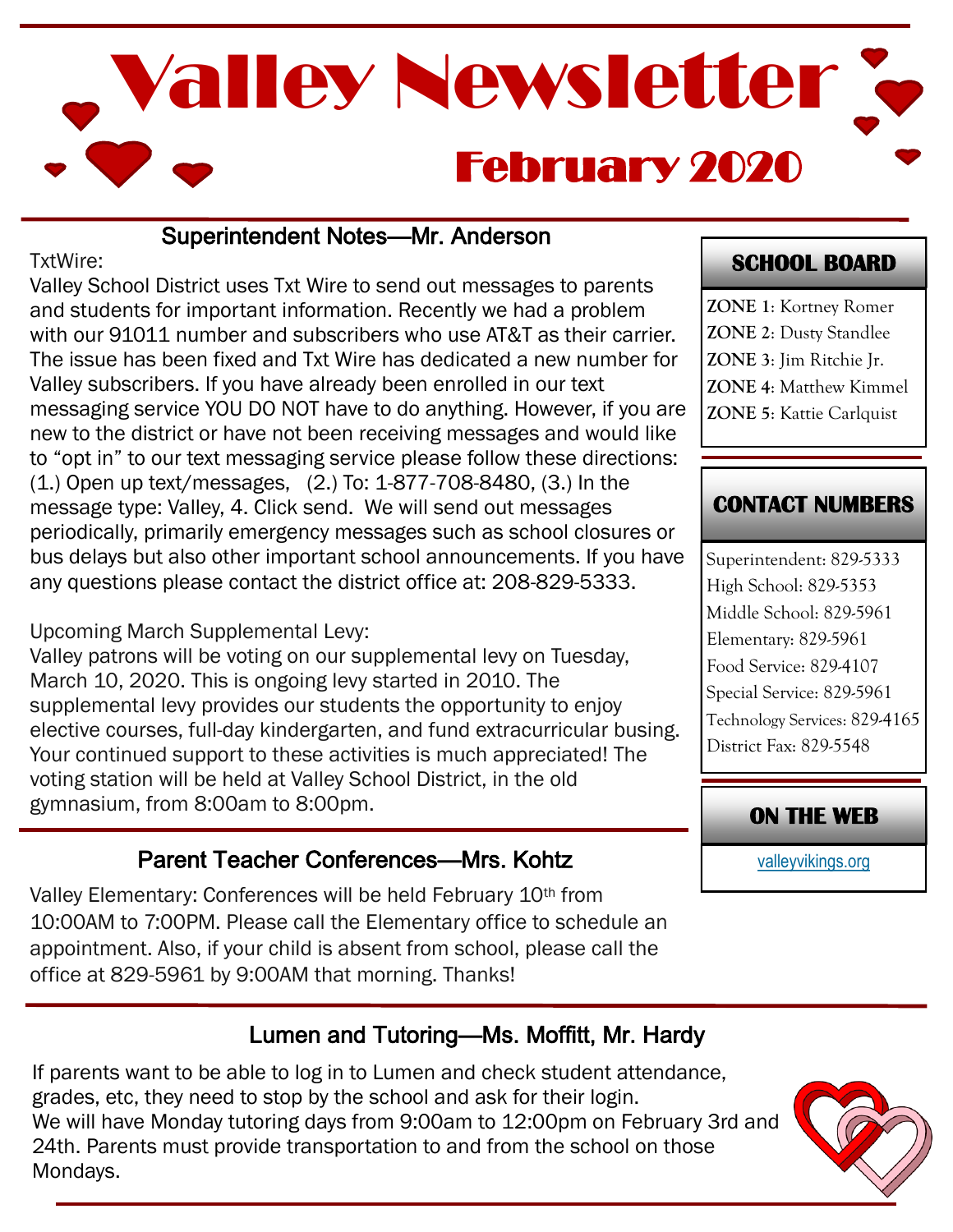# Viking Foundation Dinner and Auction—Mrs. Hardy

Spaghetti Dinner and Silent Auction

- Friday, February 7th, same night as Boys Basketball game against Raft River.
- Come out and support both events!
- 5:30-8:00 p.m.
- Old Gym

Purchase tickets from Jennifer Hardy, John Reed, Lana Black, Davee Mussmann, Brent Hardy, Shannon Hodges, Matt Kimmel, Dusty Standlee, or Brittany Wise.

A limited number of tickets will be available at the door, purchasing tickets in advance is appreciated.

Thank you for supporting this event which benefits Valley graduating senior scholarships and community events and projects.

# Mr. VHS—Mrs. Gordon

Congratulations to Eric Cisneros, Valley High School's Mr. VHS 2020!!

He not only won the honor of being Mr. VHS 2020 but also received a free prom tuxedo from Cameo Special Events in Burley, a personalized Mr. VHS t-shirt, and Mr. VHS 2020 plaque. Competition was tough with singing, ballet, make-up artist, comedy, juggling, mechanics, audible book reading, and "rapping" (wrapping)! I would like to personally thank each contestant for their hard work and participation in Mr. VHS. They boys were all so willing to work, get ideas, and have fun.

I also want to thank the BPA members for their hard work and dedication to make sure the night was successful. Valley's Business Professionals of America Club would like to send out a huge thank you to the community for supporting the event. Funds from Mr. VHS will allow BPA members to travel to Boise at a reduced cost to compete at State Leadership Conference to improve their academic, leadership, and community skills. They have an opportunity to gain valuable knowledge and contacts that will help them in school and with future success.

# Track—Mr. Hunter

Our first track practice will be after school on Tuesday, February 25th. If you have not participated in a sport this season, make sure to have a physical on file with the athletic department.





Valley Newsletter